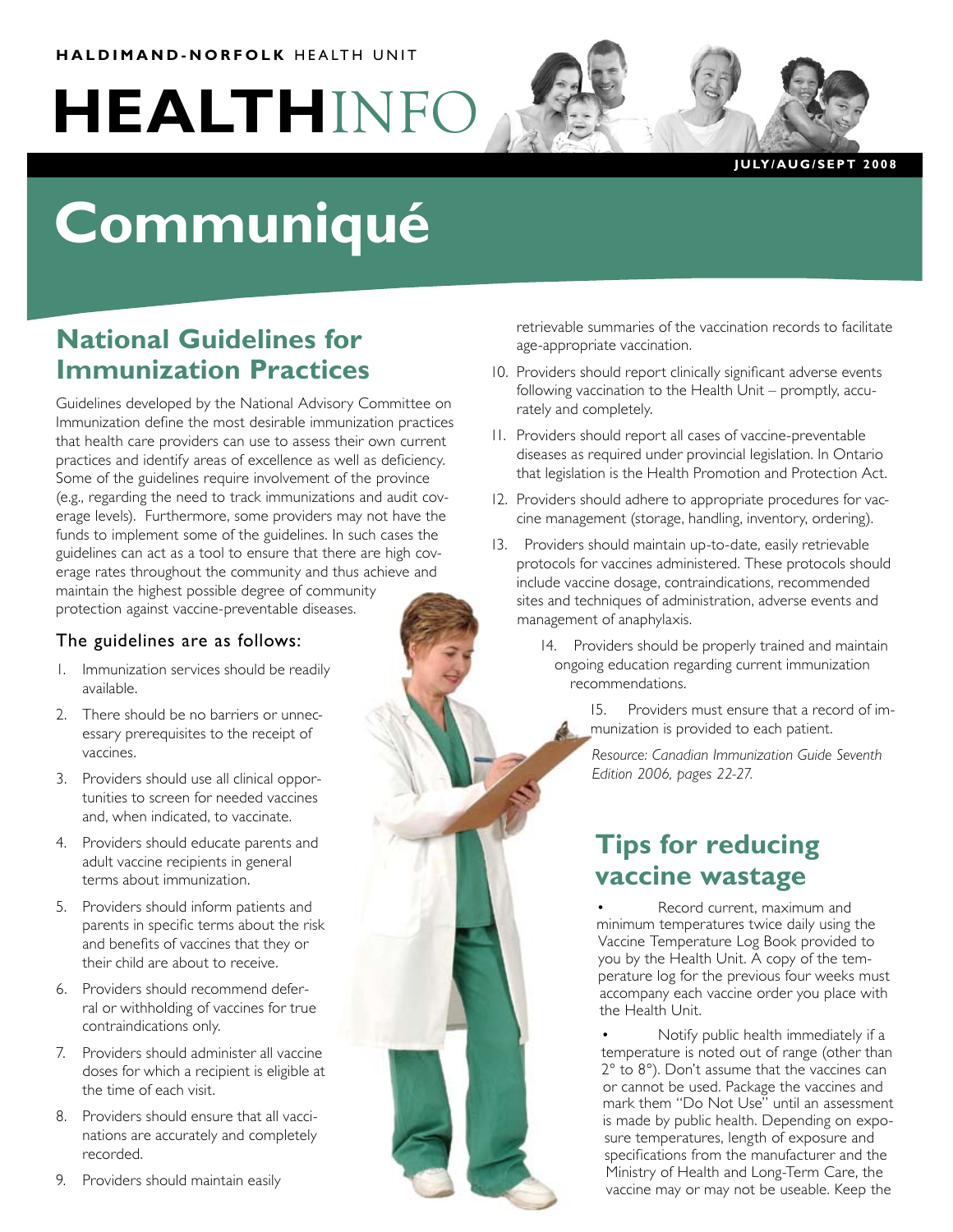vaccine in the best available monitored and refrigerated area until assessed by public health. That may be the refrigerator it is currently in, another refrigerator or insulated cooler with conditioned thermal blankets and cold packs or freezer packs.

- Avoid stocking excessive vaccine supplies. Conduct a vaccine inventory before each order and place your order for additional vaccine accordingly. The current vaccine inventory in your facility must be noted on your order form, "Physician's Order for Antigens," each time you place an order under the column labelled, "No. of doses currently on hand."
- Rotate stock to avoid waste from expiration. Vaccine with the shortest expiry date is kept in front and used first.
- Keep cold packs or water bottles in the refrigerator to help stabilize the temperature.

*Resource: Vaccine Storage and Handling Guidelines, Ontario.*

## **Immunization Trivia**

- 1. Approximately 25% of children with invasive pneumococcal disease have an underlying illness. (True or false)
- 2. CAEFISS, (in which Canada's health care providers report to local, provincial and/or territorial public health authorities, events they feel are temporally associated with an immunization), is voluntary with the exception of four provinces that have mandatory requirements. *(True or false)*
- 3. Neurological disorders are contraindications to immunizations. *(True or false)*
- 4. Match the vaccine with the year it was introduced in Canada:

| a. Pertussis              | 1992 |
|---------------------------|------|
| b. IPV                    | 1962 |
| c. OPV                    | 1955 |
| d. Hib $(PRT-T)$          | 2000 |
| e. Pneumococcal conjugate | 1943 |

- 5. Currently in Canada, some multi-dose preparations of influenza and hepatitis B vaccines are the only thimerosalcontaining products that might be offered to children as part of the routine immunization schedule. (True or false)
- 6. Which vaccine am I?
	- I protect against a disease, largely one of childhood (developing in 50% of children by the age of five years and 90% by the age of 12 years).
	- I am a "live" one.
	- I am recommended for use after the first birthday.
- 7. Haemophilus influenzae type b, Streptococcus pneumoniae and Neisseria Meningitides organisms can survive in the nose and throat and will likely never be eliminated. (True or false)
- 8. Are there risks to household contacts who are pregnant or immunosuppressed, from vaccinees living in their household?

|    | <b>Answers to Trivia</b>                                                                                                                                                                                                                                                                                                                                                                                                                                                                                                                                                                              |
|----|-------------------------------------------------------------------------------------------------------------------------------------------------------------------------------------------------------------------------------------------------------------------------------------------------------------------------------------------------------------------------------------------------------------------------------------------------------------------------------------------------------------------------------------------------------------------------------------------------------|
| Ι. | True. In addition to immunocompromised patients,<br>other groups at increased risk of invasive pneumococ-<br>cal disease include Aboriginals, children with cochlear<br>implants and children who attend daycare.                                                                                                                                                                                                                                                                                                                                                                                     |
|    | Resource: Canada Communicable Disease Report<br>(CCDR) 01 March 2006: Volume 32, Number 5.                                                                                                                                                                                                                                                                                                                                                                                                                                                                                                            |
| 2. | True. Ontario, Saskatchewan, Nova Scotia and<br>Quebec all have mandatory requirements for report-<br>ing adverse events following immunization. Resource:<br>Public Health Agency of Canada Website, CAEFISS<br>description.                                                                                                                                                                                                                                                                                                                                                                         |
| 3. | False. There is no evidence of increased risk of any<br>adverse event following the immunization of a person<br>with a neurological disorder. In fact such persons may<br>be at an increased risk for complications from vaccine-<br>preventable diseases such as influenza and should be<br>immunized appropriately. EXCEPTION NOTE: There<br>is a precaution for repeat doses of any vaccine that<br>was temporally associated with an episode of Guillain-<br>Barré syndrome (onset within 8 weeks after immuni-<br>zation). Resource: Canadian Immunization Guide, 7th<br>edition, 2006, page 76. |
| 4. | a. Pertussis - 1943.<br>b. IPV - 1955.<br>c. OPV - 1962.<br>d. Hib (PRT-T) - 1992.<br>e. Pneumococcal conjugate - 2000.                                                                                                                                                                                                                                                                                                                                                                                                                                                                               |
| 5. | True. Resource: Canada Communicable Disease<br>Report (CCDR) Volume 3I, ACS-12 0I, December<br>2005, page 1.                                                                                                                                                                                                                                                                                                                                                                                                                                                                                          |
| 6. | Varicella vaccine. Resource: Canadian Immunization<br>Guide, 7th edition, 2006, pages 327, 330, 337.                                                                                                                                                                                                                                                                                                                                                                                                                                                                                                  |
| 7. | True. Resource: Canadian Immunization Guide, 7th<br>edition, 2006 page 31.                                                                                                                                                                                                                                                                                                                                                                                                                                                                                                                            |
| 8. | There are no risks to household contacts<br>from any vaccine marketed in Canada. Immu-<br>nization of household contacts of immunosuppressed<br>patients and neonates provides important protection<br>against transmission of disease in the household. Vac-<br>cination opportunities in such persons should not be<br>missed. Resource: Canadian Immunization Guide, 7th<br>edition, 2006, page 77.                                                                                                                                                                                                |
|    | Resource: IMPACT Newsletter Spring/Summer 2006, Issue 19,<br>Winter 2008, Issue 24.                                                                                                                                                                                                                                                                                                                                                                                                                                                                                                                   |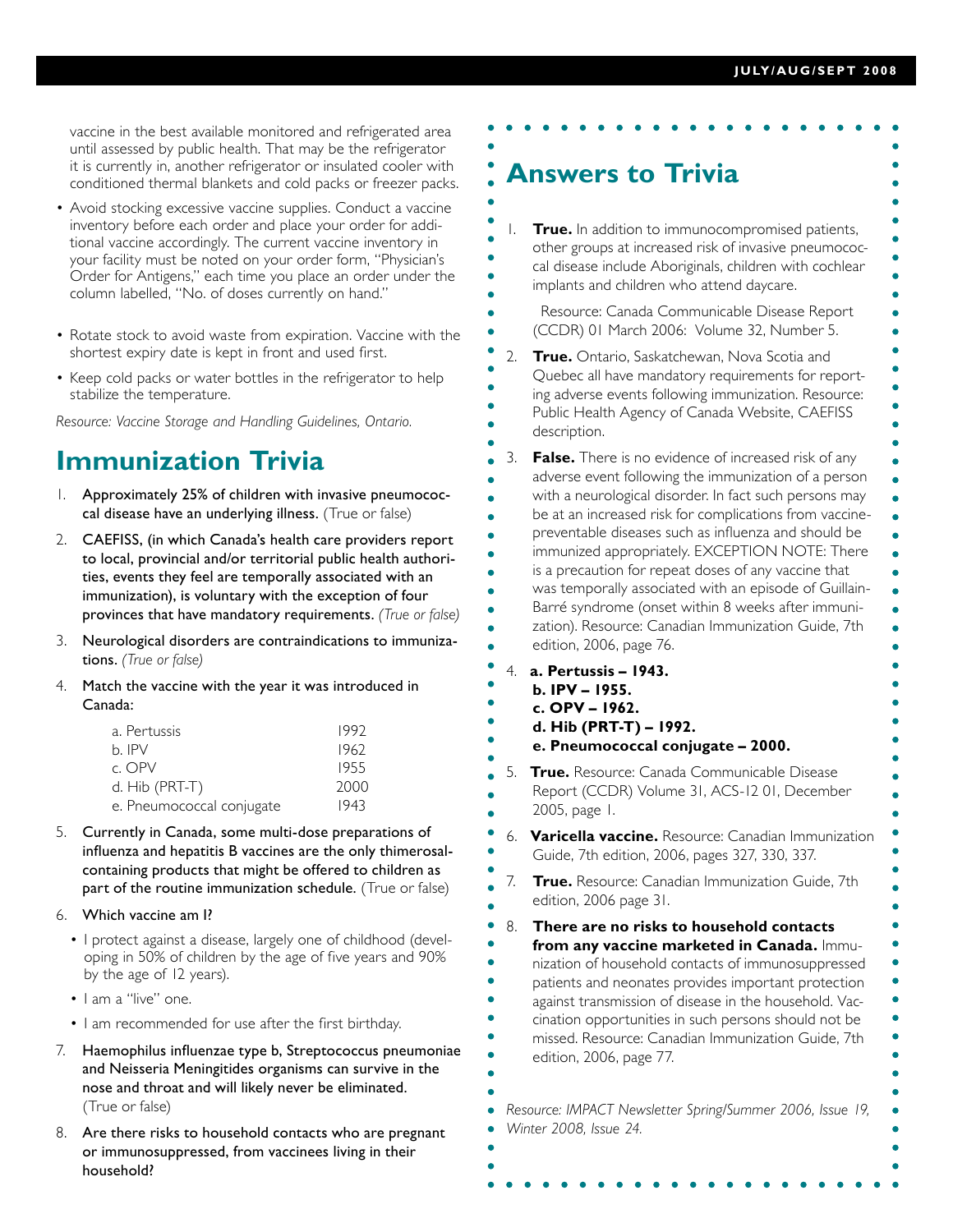## Did You Know?

- A recent study found that babies were less likely to cry during immunization if their shots were given quickly rather than more slowly.
- The risk of serious side effects with vaccines is very low; the risk of severe allergic reactions to a vaccine is less than one in a million.
- Tetanus is a soil organism. It will never be eliminated.
- Vaccines do not weaken the immune system. Rather they harness and train it to defend rapidly against vaccine-preventable pathogens before illness can occur.
- MMR vaccine may suppress the immune response to tuberculin skin testing and cause false-negative results. Therefore tuberculin skin tests should be given either on the same day as MMR immunization or at least 4-6 weeks later.

*Resources: Canadian Immunization Guide, seventh edition, 2006 Immunization Education Initiative Winter Newsletter, Volume 3, Issue 1, January 2008*

## **Immunization Information on the Internet**

The internet has a wealth of information about vaccines, vaccine-preventable diseases and immunization. However, there is a lot of inaccurate information from sites that aren't credible and that information can be harmful if it's used to make decisions about immunization.

The following is a list of credible sites and resources for the health care provider or the patient/parent:

Canadian Immunization Awareness Program **www.immunize.cpha.ca**

Canadian Paediatric Society

**www.cps.ca**

Caring for Kids (Canadian Paediatric Society) **www.caringforkids.cps.ca**

National Advisory Committee on Immunization **www.naci.gc.ca**

Public Health Agency of Canada **www.phac-aspc.gc.ca/im/index.html**

World Health Organization, vaccine safety **www.who.org**

Meningitis Research Foundation of Canada **www.meningitis.ca**

Your Child's Best Shot: A parent's guide to vaccination, 3rd edition (2006) Canadian Paediatric Society **www.cps.ca/english/publications/bookstore**

## **Adult Immunization – By the Numbers**

- 27% of Canadian adults don't know whether their immunizations are up to date.
- 57% of Canadian adults haven't reviewed their immunization records with their health care provider.
- 60% of Canadian adults are not sure which immunizations are recommended for adults.
- 64% of Canadian adults don't keep an immunization record listing the vaccinations they have received.

*Resource: Immunization Education Initiative Spring Newsletter Volume 3, Issue 2, April 2008*

*Canadian Immunization Guide, seventh edition (2006) National Advisory Committee on Immunization (www.naci.gc.ca)*